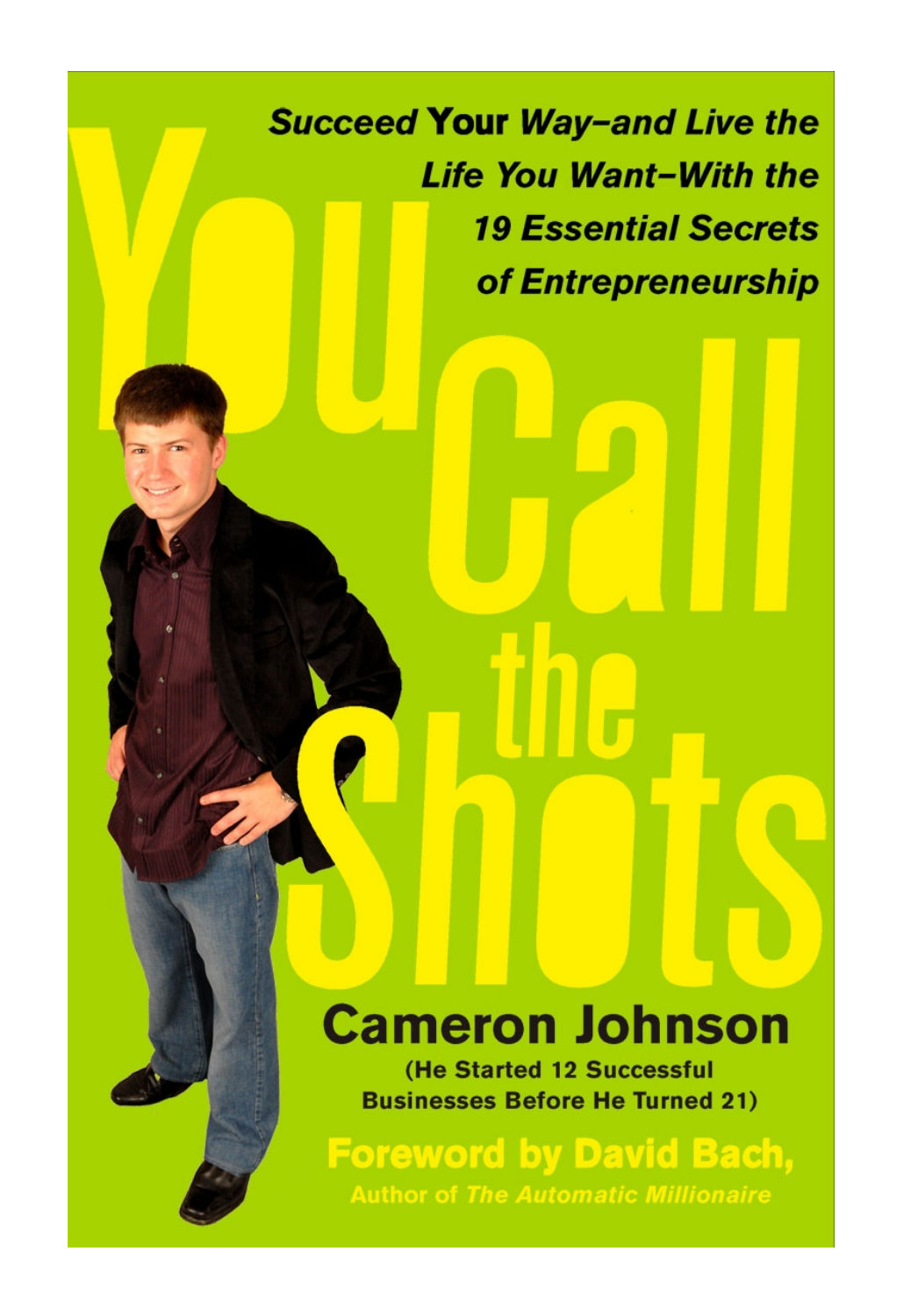# *YOU CALL THE SHOTS*

### **Succeed** *Your* **Way—and Live the Life You Want—with the 19 Essential Secrets of Entrepreneurship**

*From Someone Who Started 12 Successful Businesses Before He Turned 21*

# Cameron Johnson

*with John David Mann*

**FREE PRESS** New York London Toronto Sydney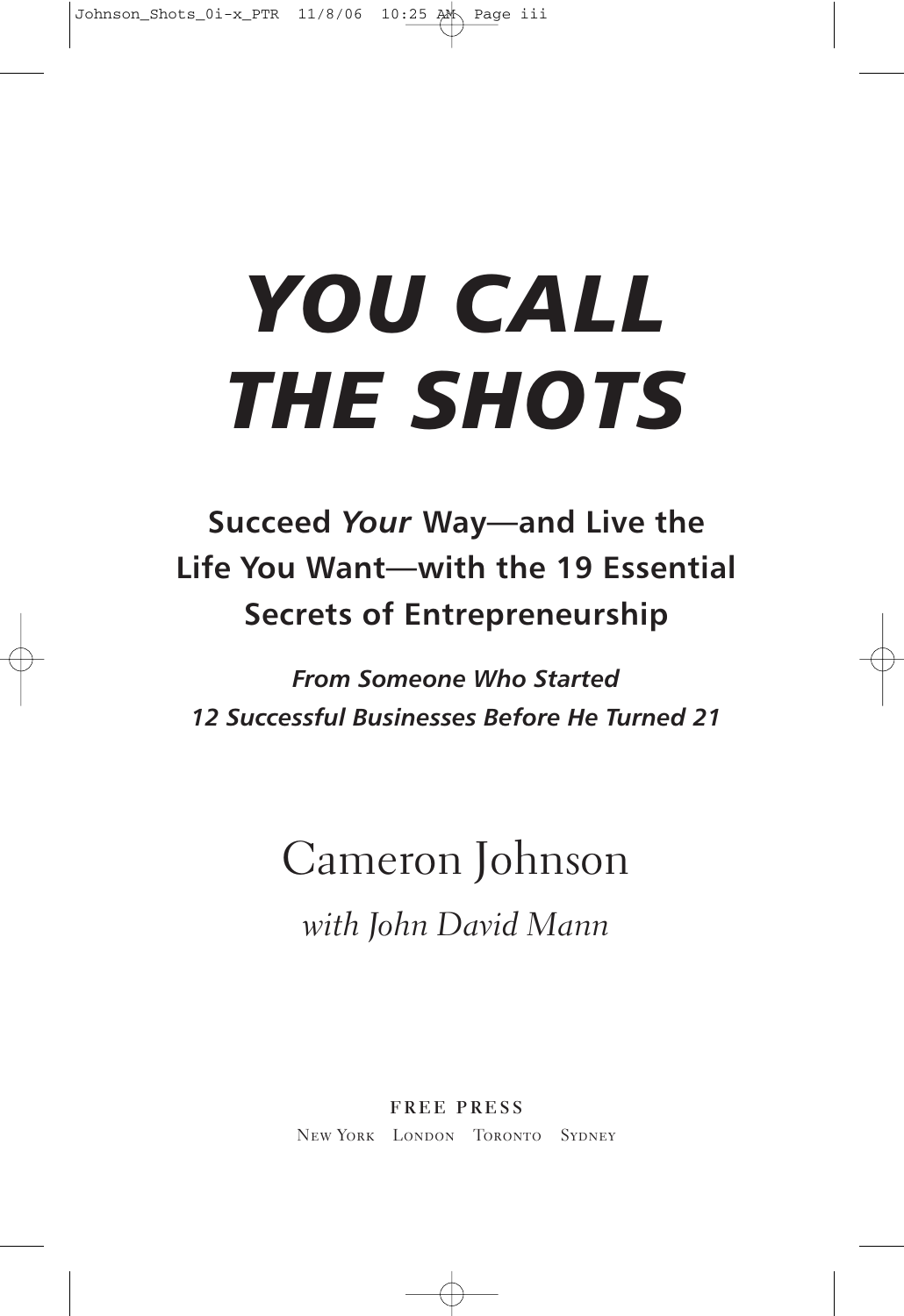This book contains the opinions and ideas of its author. It is sold with the understanding that neither the author nor the publisher, through the publication of this book, is engaged in rendering investment, financial, accounting, legal, tax, or other professional advice or services. If the reader requires such advice or services, a competent professional should be consulted. The strategies outlined in this book may not be suitable for every individual, and are not guaranteed or warranted to produce any particular results. No warrant is made with respect to the accuracy or completeness of the information contained herein. Both the author and publisher specifically disclaim any responsibility for any liability, loss, or risk, personal or otherwise, which is incurred as a consequence, directly or indirectly, of the use and application of any of the contents of this book.

## $f$  $\mathbf{p}$

FREE PRESS A Division of Simon & Schuster, Inc. 1230 Avenue of the Americas New York, NY 10020

Copyright © 2007 by Cameron Johnson All rights reserved, including the right of reproduction in whole or in part in any form.

Free Press and colophon are trademarks of Simon & Schuster, Inc.

For information about special discounts for bulk purchases, please contact Simon & Schuster Special Sales at 1-800-456-6798 or business@simonandschuster.com

*Designed by Kyoko Watanabe*

Manufactured in the United States of America

1 3 5 7 9 10 8 6 4 2

The Library of Congress Cataloging-in-Publication Data is available.

ISBN-13: 978-1-4165-3606-2 ISBN-10: 1-4165-3606-X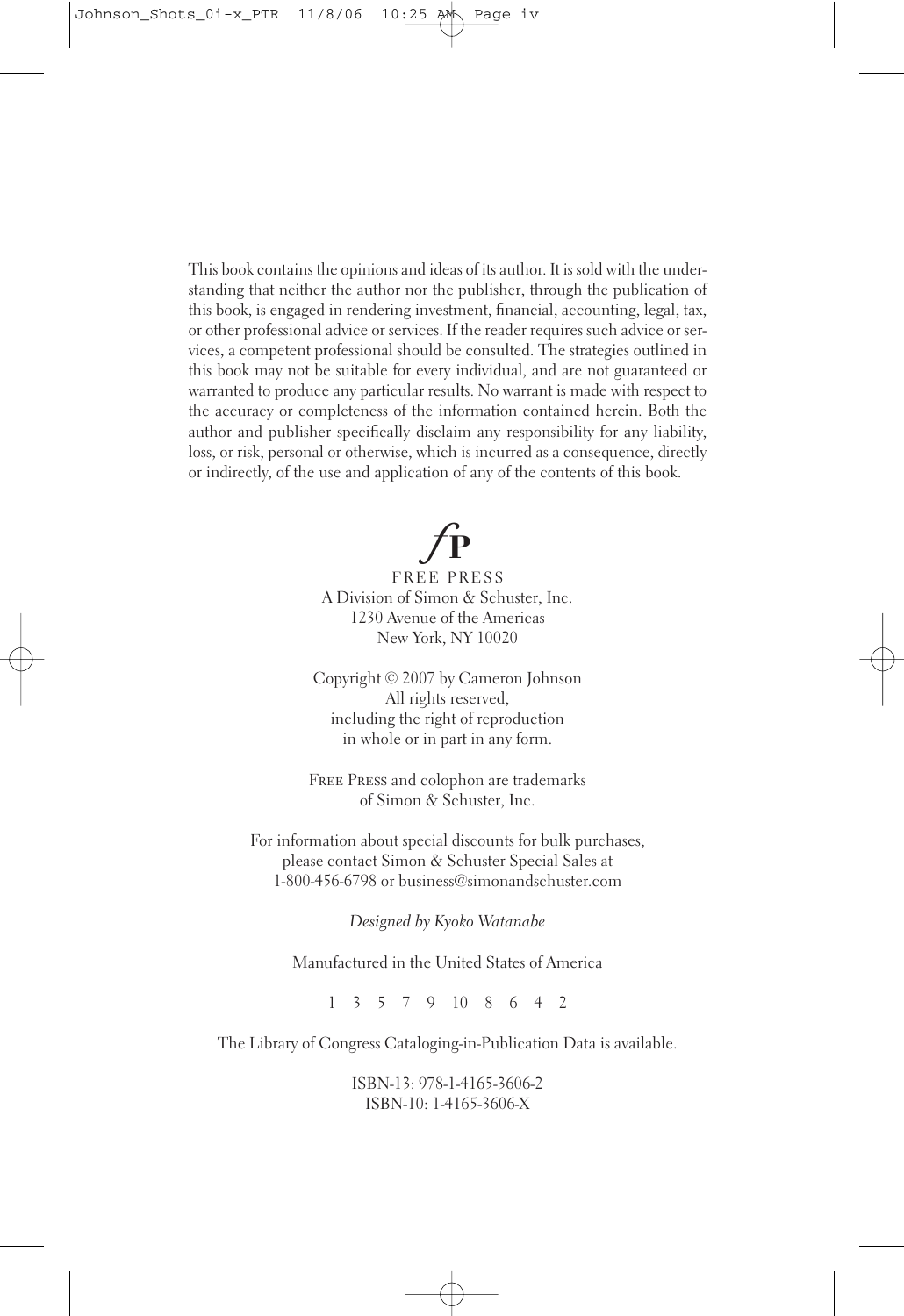### *Contents*

| Foreword                               | vii |
|----------------------------------------|-----|
| Introduction: The Entrepreneurial Life | 1   |
| 1. Put Yourself Out There              | 9   |
| 2. Start Small                         | 18  |
| 3. Make Your Money Work for You        | 30  |
| 4. Look Close to Home for Great Ideas  | 39  |
| 5. Balance Work with Life              | 57  |
| 6. Surround Yourself with Great People | 66  |
| 7. Make Yourself Your Brand            | 83  |
| 8. Don't Be Afraid to Negotiate        | 99  |
| 9. Make Your Own Tough Decisions       | 106 |
| 10. Adapt or Die                       | 119 |
| 11. Find Great Mentors                 | 131 |
| 12. Seek Out New Knowledge Every Day   | 143 |
| 13. Use the Power of the Press         | 150 |
| 14. Stick to Your Guns                 | 161 |
| 15. Get Experience on the Ground       | 178 |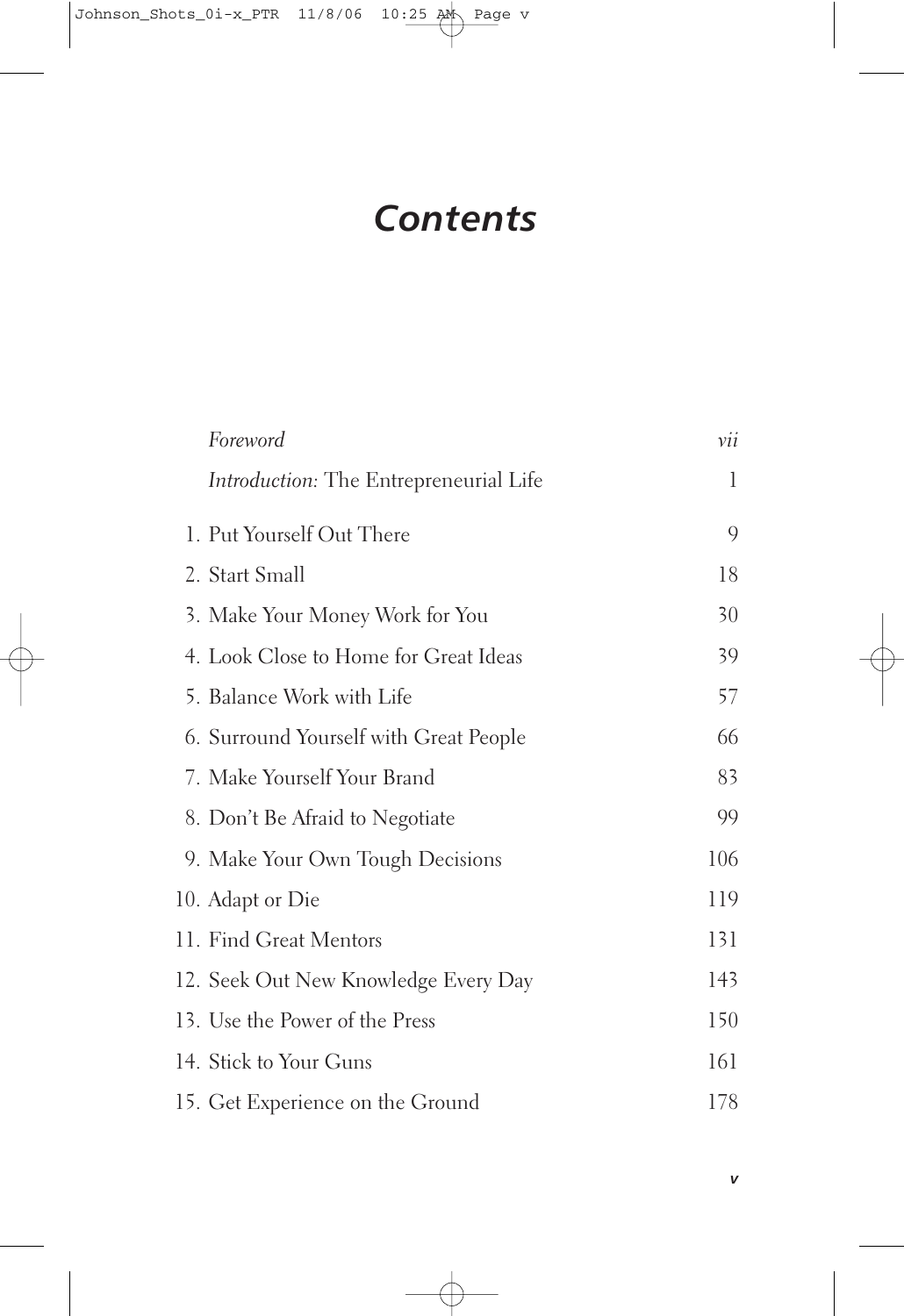*vi* **Contents**

| 16. Never Underestimate the Value of Your Customers | 193 |
|-----------------------------------------------------|-----|
| 17. Creatively Build on Your Experience             | 203 |
| 18. Remember What It's Really All About             | 211 |
| 19. Be the Entrepreneur You Want to Be              | 220 |
| Acknowledgments                                     | 223 |
| Appendix: Tips for Getting Started                  | 225 |
| Index                                               | 249 |
|                                                     |     |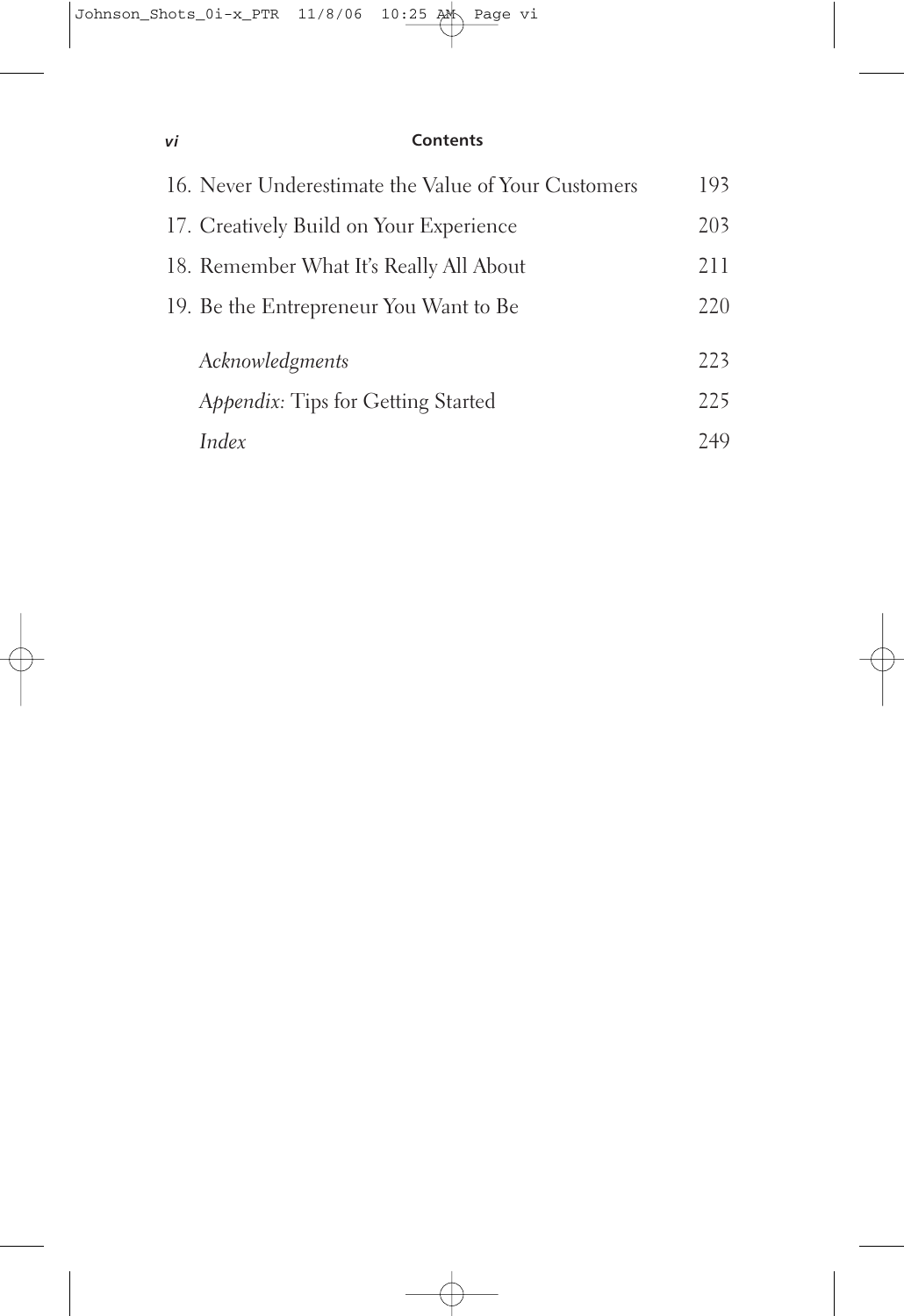#### *Foreword*

In the fall of 2005 I was asked to be the keynote speaker at a seminar for entrepreneurs. As I waited backstage before my talk, the host of the event came over to me and introduced me to the young man next to him, who stuck out his hand and said, "Hi, I'm Cameron Johnson—I've read your books, and it's great to meet you!" It took a moment to dawn on me that this wasn't a young fan who'd made his way backstage: *He was one of the other speakers.* 

We spoke for a few minutes about financial literacy among young people, which we agreed was a problem that needs addressing, so that young people begin saving sooner and avoid racking up daunting credit card debt. Then he told me a little about his career as an entrepreneur. I was truly impressed. He also mentioned then that he was writing a book, and quite a book it has turned out to be.

Cameron's story is compelling enough on its own, but he's taken it further: He's used it to introduce nineteen powerful success principles for young entrepreneurs. The principles he lays out aren't just good advice for those on the younger side, though, they're great resources for entrepreneurs of *any* age. That's because they're the product of many years of experience, even though Cameron is still so young.

Not only did Cameron start a dozen businesses while still in his teens, but he made every one of those businesses *successful.* It's one thing to create something that takes off; it's quite another to fly it around for a while after takeoff *and* bring it in for a safe landing. Ask anyone who was involved in starting Internet businesses during the late 1990s. There were a record number of business take-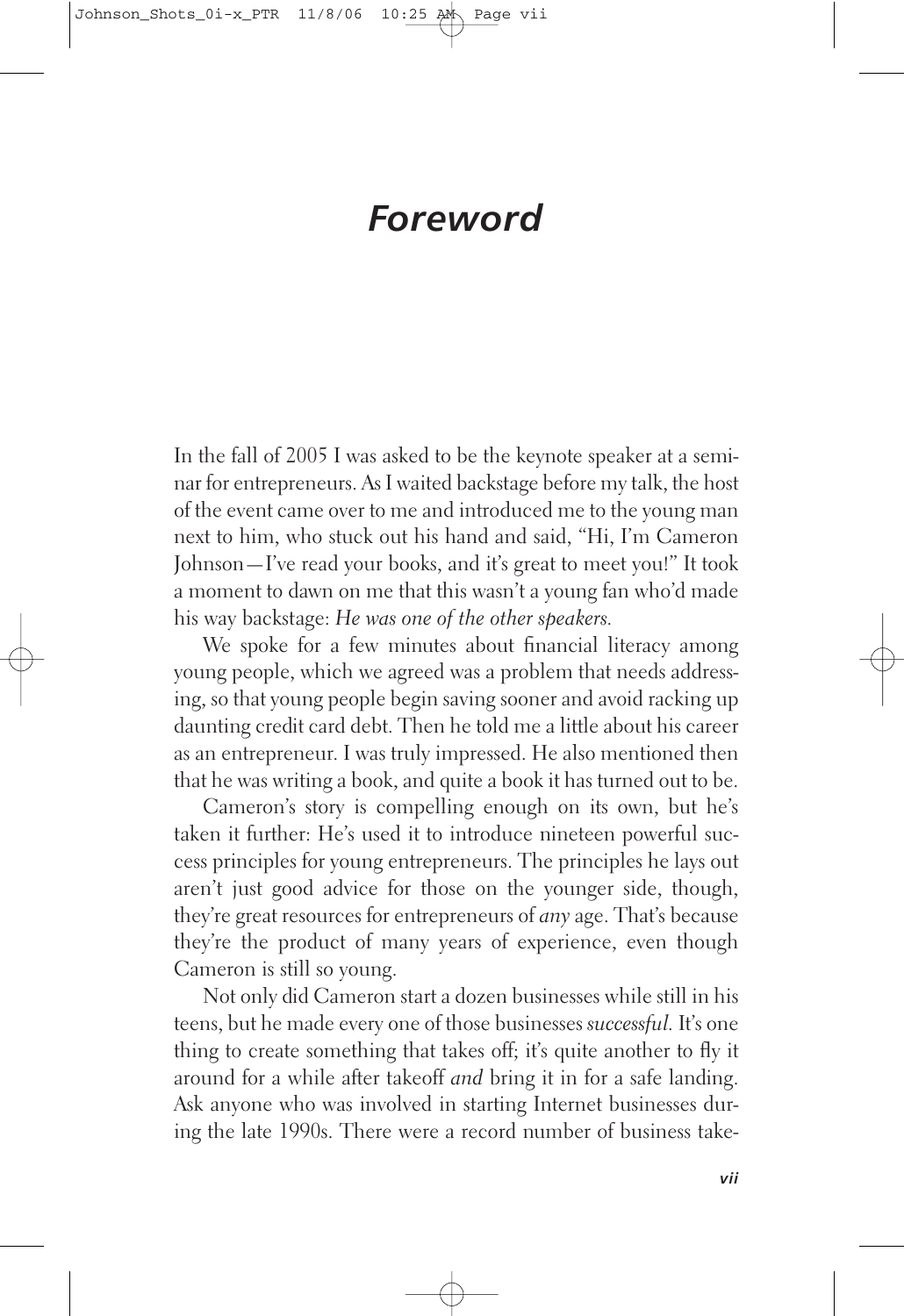#### *viii* **Foreword**

offs in those days—and nearly as many crashes. Cameron cut his entrepreneurial teeth during those Internet "bubble" years, and it's a measure of his maturity, and of the strength and value of the insights he offers in these pages, that he kept his feet solidly on the ground and never lost track of common sense.

Cameron has as firm a grasp of the principles of successful entrepreneurship. What's more, he does a great job of articulating them so you can grasp them, too.

With the current boom in entrepreneurship, and so many easyto-use and inexpensive business support services available on the Internet, there's never been a better time to start your own business. Just as with saving for your future, starting out young in entrepreneurship will give you a leg up. In my investment seminars I've been impressed by the interest so many young people have in taking charge of their lives. A third of my audiences are under the age of twenty-five. The other day I had a fifteen-year-old bring her twelve-year-old brother to a seminar. As Cameron's story shows, becoming an entrepreneur is a great way to make sure you're in the driver's seat of your life and you're never too young to start.

The purpose of my work is to help people become financially free so they can live a rich life, true to their values and purpose. Cameron's mission in *You Call the Shots* is to encourage people to take control of their work lives and find the work that will make them truly satisfied and happy. I believe every one of us was put on this Earth for a unique reason, to do something uniquely special. But most of us aren't doing that, because we're too busy living paycheck to paycheck. Starting your own business can be a great way to find your true calling, and to build a financially rewarding future. If that's your dream, then Cameron Johnson's story will be an inspiring source of a great deal of first-rate advice.

DAVID BACH

Founder and CEO, FinishRich.com Author of the #1 *New York Times* bestsellers *The Automatic Millionaire* and *Start Late, Finish Rich* October 2006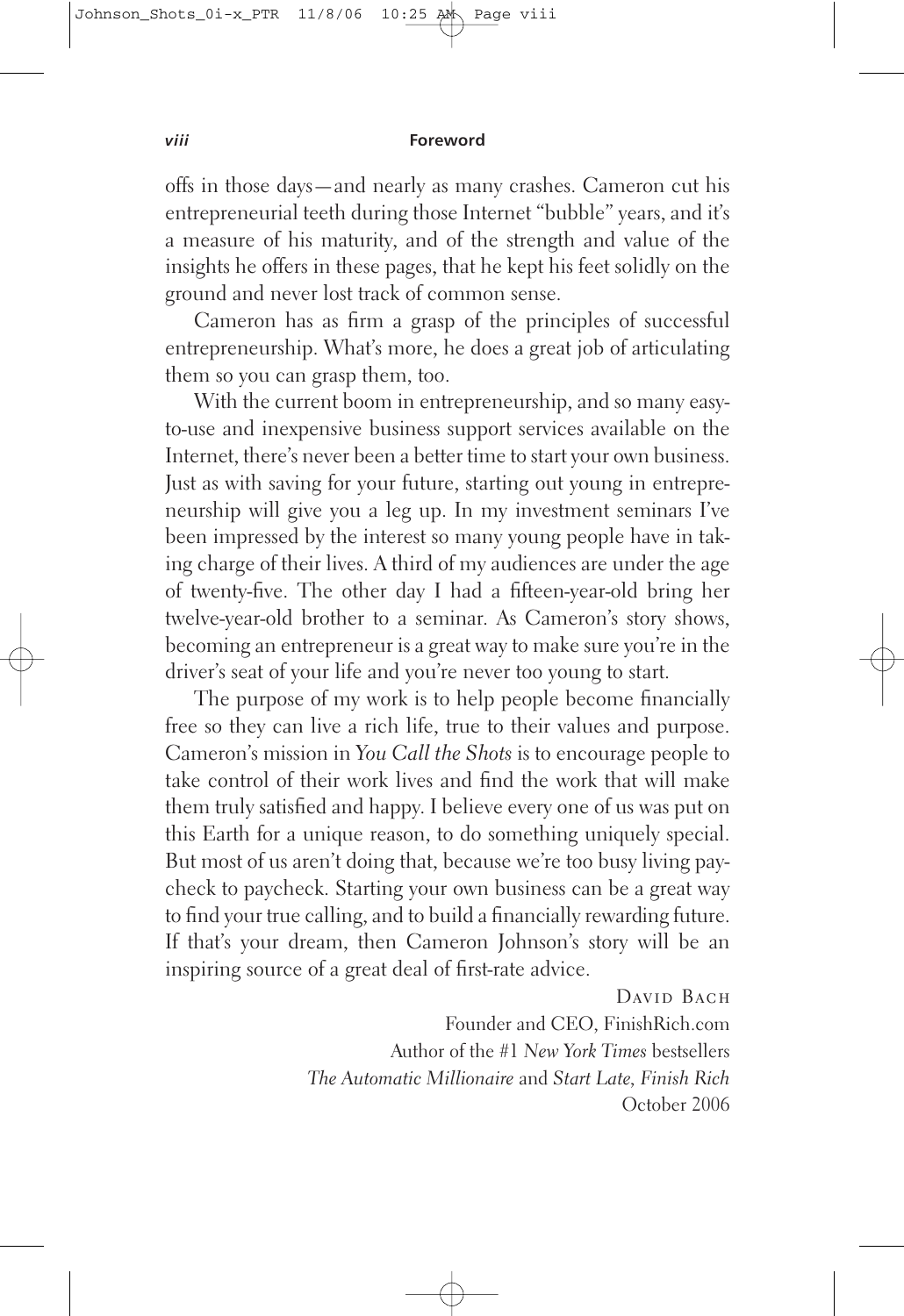#### INTRODUCTION

#### *The Entrepreneurial Life*

I started my first business at age nine with \$50 and a home computer, and ran it from my room at home as a one-kid operation. By the time I was nineteen I had started nearly a dozen profitable businesses, and for my latest venture I had received a very attractive offer of \$10 million in venture capital. I turned that offer down and walked away because I didn't feel good about the conditions that would have been imposed on me if I'd taken the money. The venture capital firm would have called the shots, told me how to run my company, and paid me a salary that would've been less than I'd made on my own since I was twelve.

It was a lucrative offer, and who knows? Maybe with their backing and expertise I would have come out way ahead. But I didn't think it was the right deal for me. I made that decision without regret, and I've never looked back.

I knew this was not a now-or-never choice. There would be plenty of other opportunities to create even more successful businesses—because I'd learned the skills it takes to do so. Once you learn these skills, you never have to be tied to any one particular enterprise. I realized that while I could have taken someone else's \$10 million investment, I'd rather invest in myself.

I've been fortunate enough to make my first million before graduating from high school and buy my own house at twenty. At twenty-one, I've now put away enough in savings and other investments that I could practically retire today . . . if I wanted to. But of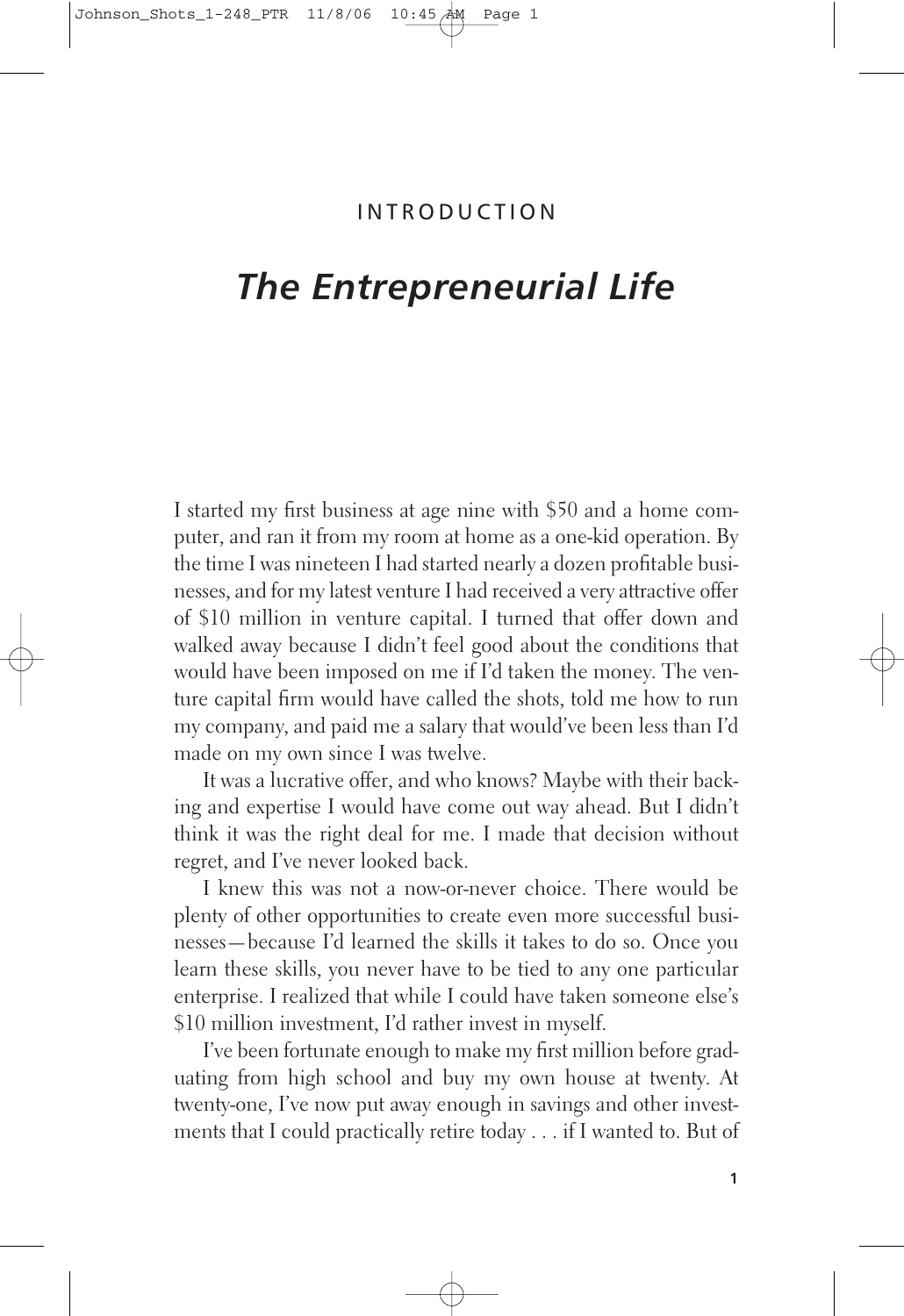course, that's the last thing on earth I'd want to do. I just enjoy it all too much. Not to say the money isn't important, but frankly, it's not why I do what I do. I do it because I love it.

I've always loved starting new businesses. I take pleasure in every aspect of it, from coming up with a new concept, or a unique twist on an existing concept, to finding a name that perfectly captures the nature of the business, to building the team, launching the enterprise, and watching it take off and grow. Of the more than dozen successful businesses I've launched over the past twelve years, every one of them has been a unique experience, and I've loved the process every time.

That's what I want to share with you in this book. How to build successful businesses, what it's like to do it, and why I love it so much—and hope you will, too.

Starting your own business is a great path for creating success on your own terms. It's an excellent way to build a financial base for yourself, but it's more than that. It's also about finding ways to exercise your creativity, to challenge yourself, and to rise to new levels of ability and experience. It's about the satisfaction of creating something that makes a contribution to other people's lives. And perhaps more than anything else, it's about freedom: the freedom to set your own hours, to do things your own way, to try out new ideas and put your talents to the test.

I wouldn't exchange the thrill of that freedom for anything in the world.

Entrepreneurship is more than a type of career; it's a way of life, and an exceptionally rewarding one. I was fortunate to learn this at a very early age, which is why I started my first business so young. I grew up in a family of self-made businesspeople, so I was exposed early on to the unique kind of satisfaction that comes with the entrepreneurial life.

In the South Roanoke neighborhood where I grew up, at the foot of southwestern Virginia's scenic Blue Ridge Mountains, most of my extended family lived within a four-block radius—my aunt and uncle, cousins, grandparents, and great-grandparents. And in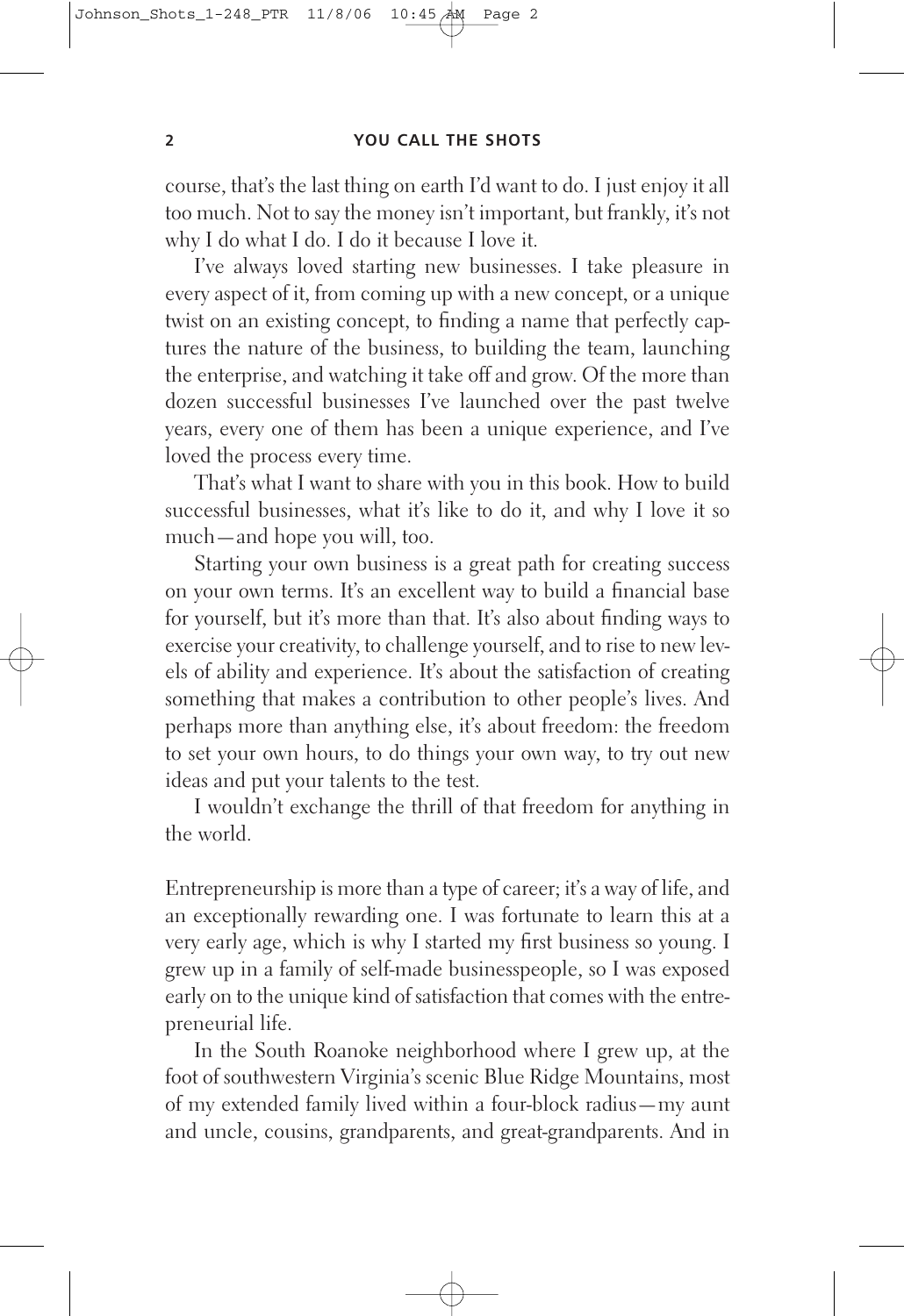one way or another, practically everyone in our family has been an entrepreneur.

In 1938 my dad's grandfather, Harry G. Johnson Sr., started his car dealership, Magic City Ford. Roanoke earned the nickname "Magic City" just before the dawn of the twentieth century, when the convergence of several major railways ushered in an explosion of jobs and the city's population boomed from six hundred to five thousand in just two years.

Harry Sr.'s son, Harry Jr. (my grandfather), eventually took over the business, and in 1972 *his* son, Bill (my dad), started out washing windows and worked his way up, eventually taking the reins when Harry Jr. retired.

My mom's dad, Hugh Jones, ran a wholesale food distribution business called Roanoke Restaurant Service. He died when my mom, Ann, was just thirteen; her mom, Dot, took over the business. After graduating from high school my mom started college, but soon dropped out to run the company. She did quite well, building the company to about \$30 million in annual sales by the time she sold it to U.S. Food Service in the early 1980s.

It was always clear to me that my parents loved their work and relished building something of their own that they could be proud of. Talking about their businesses with each other was everyday conversation, and that made a huge impression on me. They weren't frustrated about their work, and they didn't come home full of stress. They were happy enough with their work that they wanted to share the doings of the day with each other, and with me, too.

Including me in the day-to-day flow of their businesses was normal for them, because that's what their parents had done. When my mom was little, her parents kept a cot for her at their office so she could nap whenever she needed to, and when she wasn't at school, chances were good she'd be at the office, doing her homework, reading, or napping on that cot. Sometimes I wonder how much business conversation soaked in while she slept.

My parents even took me with them sometimes on their business trips. My mom always considered travel a valuable education; in her view, learning how to adapt to different customs and cultures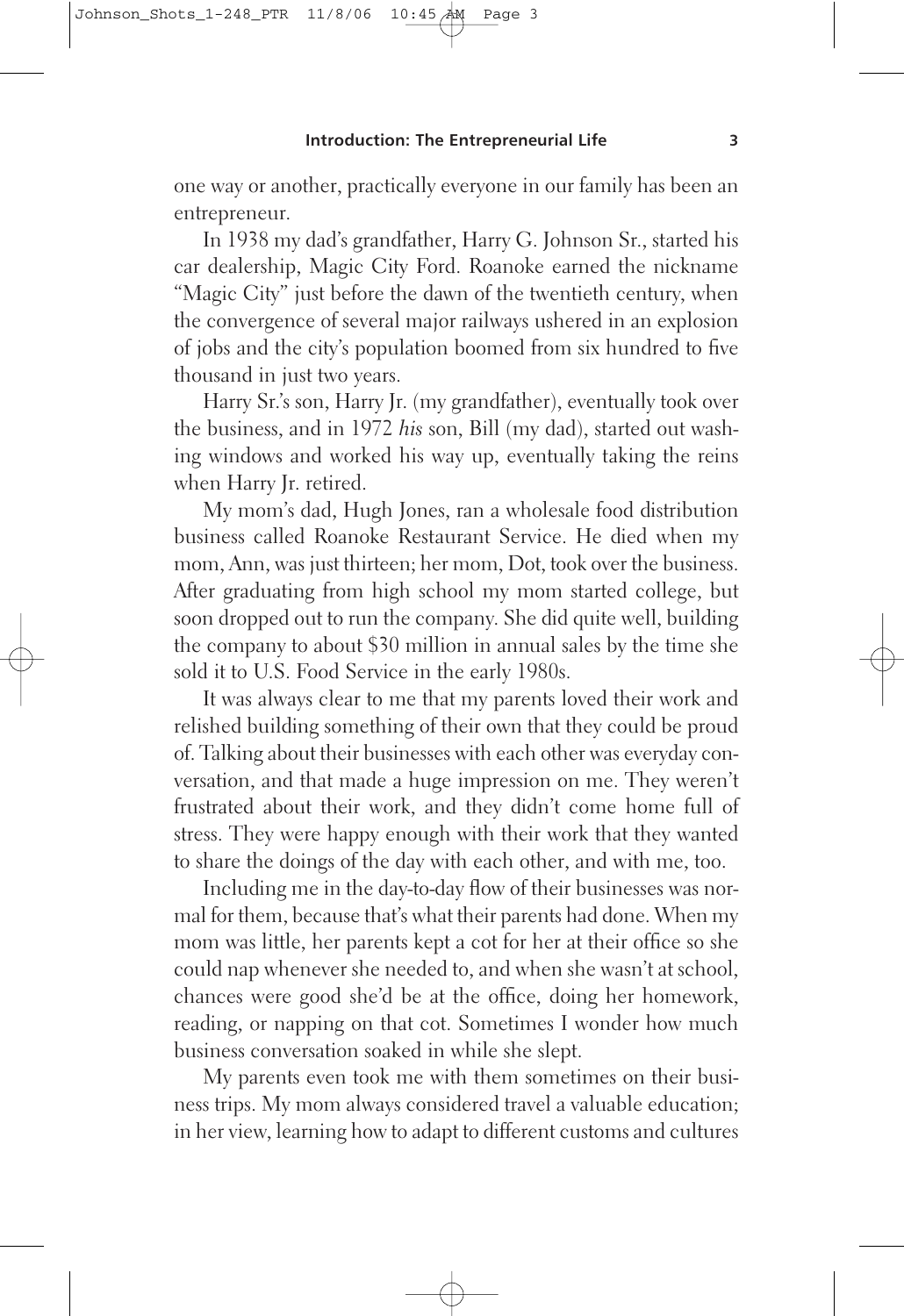and styles of interaction was every bit as important as academic learning. They traveled a lot for my dad's business, and even as a very young boy, I was often allowed to accompany them to meetings. While I didn't understand everything they were talking about, I got to experience the life and shop talk of a business owner—and I loved it.

Maybe the most important thing I learned from them about being an entrepreneur was something my dad used to say: "If you love what you do, you'll never have to work a day in your life."

Some people never get around to starting their own business out of the fear that it's too difficult, or that the risks are too high and the chances of success are too daunting. Don't believe it. Starting your own business is hard work, but it's not rocket science. I started my first company with no real business training and almost no money, and although I had entrepreneurial parents, they never funded any of my businesses or helped me run them. The truth is, building a successful business is more about common sense and the right attitude than it is about any kind of special training or inherent talents.

And the risks? Part of being an entrepreneur is learning how to take only those risks you can afford. You don't have to take out loans or go into serious debt to build a successful business. I've never taken a single business loan—from a bank *or* from my parents. Risk is definitely part of the game, but you can take calculated risks without risking your shirt. You can make plenty of profit with a fairly small operation, then leverage those earnings by using them to build your next enterprise, growing your financial base step-by-step as you build your knowledge base. I've launched more than a dozen successful businesses and never lost a cent. This is not just luck. I've watched my expenses carefully, used common sense, and have never taken foolhardy risks.

During the "Internet bubble" years, a lot of entrepreneurs let their growth and projections get away from them. They lost touch with the core, everyday realities of business, and as a consequence, when the bubble burst, hundreds of thousands of people lost money—in some cases, *millions*—practically overnight. People then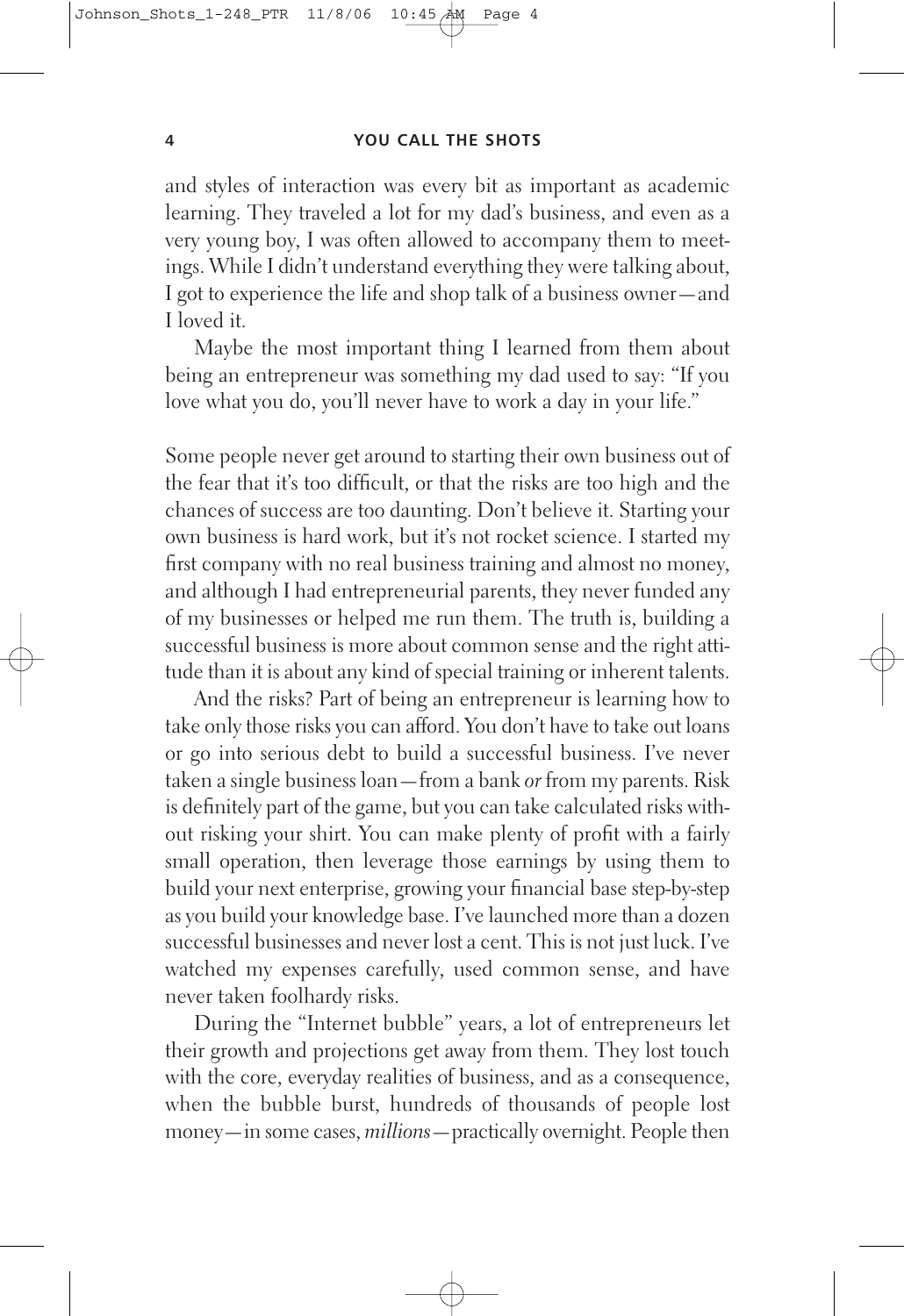ran scared from the Internet because so many lost so much during those few years. And it wasn't just those involved in dot.coms who lost. Millions of people who worked at more traditional companies had invested their money in these new dot.com stocks, or had their  $401(k)$ s invested aggressively in technology mutual funds—and they all lost money, too. The whole country lost money, and for the next few years everybody was afraid of Internet companies.

I was fortunate during that time: several of my businesses rode those same growth trends on the Internet, but were able to avoid getting blindsided or suffering dire consequences. In fact, one of my businesses, CertificateSwap.com, was singled out by *Entrepreneur* magazine as an example of the new generation of Web-based business successes.

While I've had lots of success with Web-based business, this isn't a book about how to start only Internet businesses. The success secrets I'll share with you in this book apply to starting, building, and managing *any* kind of business. The reason I didn't have the troubles so many others did during those days was that I had learned to follow faithfully these fundamental principles.

I credit a big part of my success to the experiences I've had in traditional storefront environments, from working summers in my aunt's furniture store to managing 140 employees as general sales manager at my dad's dealership, Magic City Ford. In fact, having the ability to combine the best of both worlds—the power and reach of the Web along with the tried-and-true lessons of traditional business—is one of the most important keys to successful entrepreneurship today.

The Internet boom isn't over. Far from it. In fact, I think it's just begun. Accessing the Internet is fast becoming easier, cheaper, and more convenient than ever, whether through cellular phones, PDAs, or laptops with wireless cards. (I used this same technology in Japan six years ago, when I was fifteen. We're still that far behind Japan in our consumer electronics—it's amazing to think of the great technology still on the way.)

Soon we'll all be connected to the Internet anytime we want, and anywhere we go.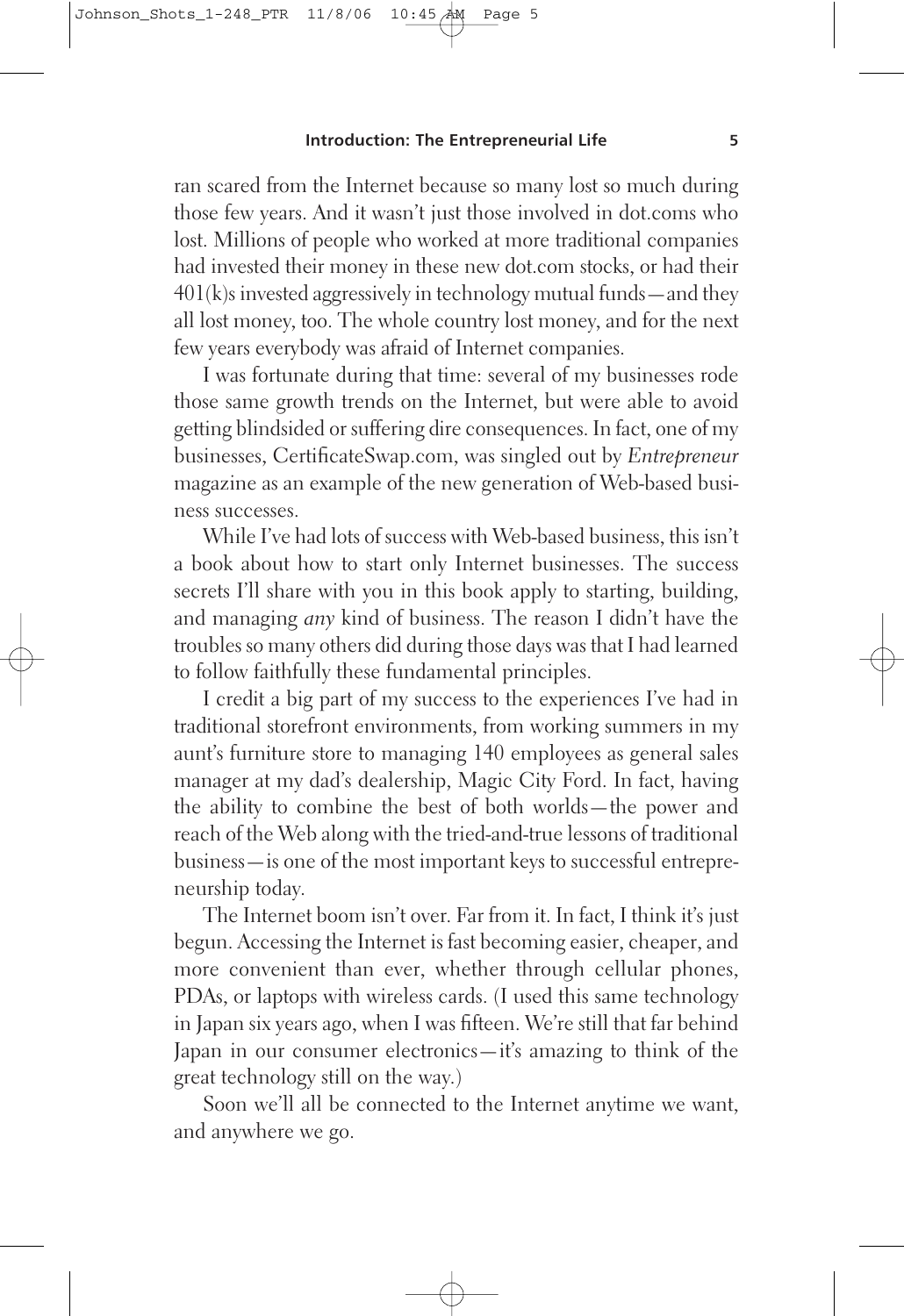In his 2005 book *The Next Millionaires,* bestselling economist and two-time presidential economic adviser Paul Zane Pilzer wrote:

Many people now have a pessimistic or fatalistic view about the future of the Internet. "Oh, the Internet opportunities . . . they've come and gone, and it wasn't all it was cracked up to be." Nothing could be further from the truth! The fact is the Internet is a new and emerging growth super-industry that has barely gotten started. It is about to jump off our desktops and PC screens, onto our cell phones and into every aspect of our lives.

I agree completely. Technology is going to keep evolving, and it's only going to make business easier, better, and more efficient. There is as much opportunity today as there was ten years ago—no, strike that: there's *more* opportunity today.

The real subject of this book isn't me—it's you. The reason I'm sharing my story is so you can take whatever insights or ideas it may give you, and use them to create your own success. To create a life where *you* call the shots.

The truth is, you can start a successful business at any age; it doesn't matter if you're nine, nineteen, or ninety. You don't need big capital, expensive education, or specialized knowledge. You just have to have faith in yourself and in your ideas, be willing to take smart risks, and follow the basic principles that every successful entrepreneur learns sooner or later.

These secrets are simple, but that doesn't mean they're obvious. I've done the best I can to explain them by sharing my story of how I've learned them myself. At the end of the book I've added a brief section of specific tips and how-tos, along with references to some great resources on the Web that you can use for learning more of the nitty-gritty of how to plan, launch, and manage your own business.

I don't pretend to be a guru or a mogul. I'm just a seriously happy serial entrepreneur who's had some interesting and valuable experiences that I know can help you find your own success.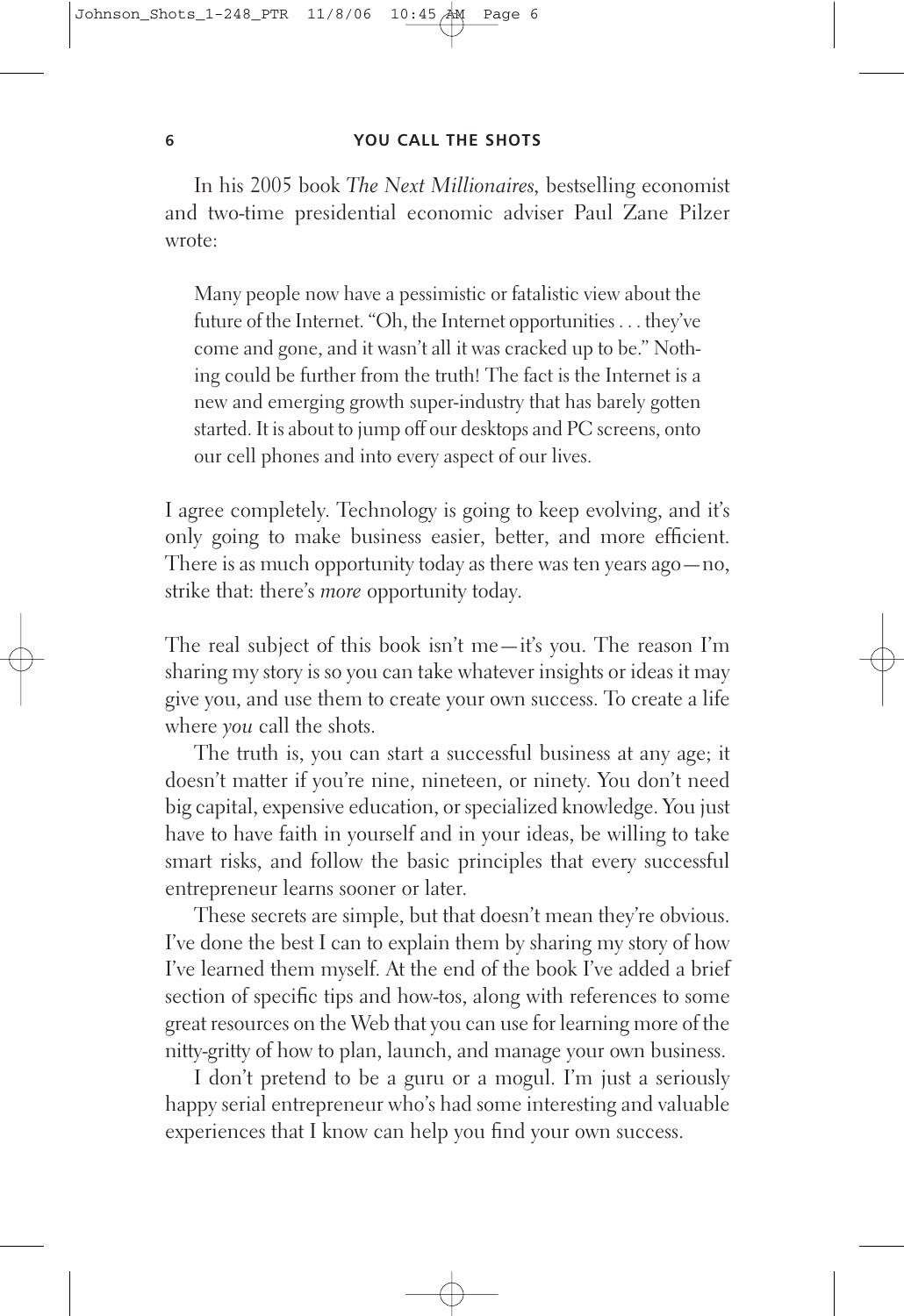To me, true success is about being happy, living a full and rich life with great friendships, and about thoroughly enjoying what you do. It's about growing the economy in innovative, creative, and ethical ways, creating growth and jobs and opportunity for others. It's about leaving the world a better place than you found it—and having a seriously good time while you're doing it.

I want to show you a way you can achieve all that and more: the entrepreneurial life.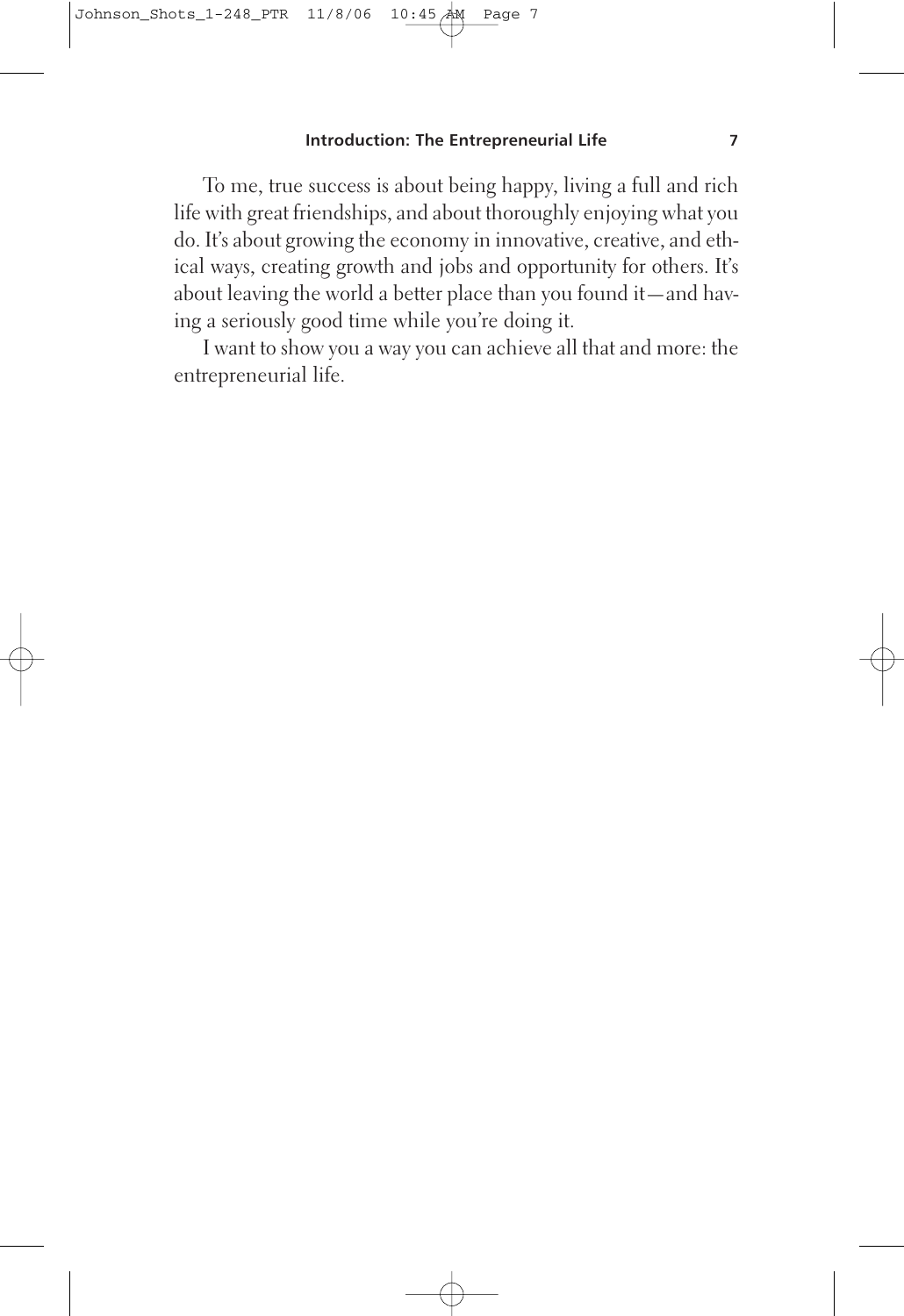#### *Put Yourself Out There*

I have always believed in going after the things you want in life. So many people tend to hesitate, to overthink, or second-guess. Not entrepreneurs. One of the keys to being a successful entrepreneur is being willing to put yourself out there, to throw yourself headlong into the pursuit of your dreams.

It's natural to worry about how others will react to your ideas, about whether they'll try to shoot them down, say they're too risky, call them pie-in-the-sky, tell you they don't have a chance of working. But it's not their business, it's *your* business. And a big part of being an entrepreneur is having the courage to take chances, to embrace the fact that your success ultimately comes down to you, your vision, and your passion.

Becoming an entrepreneur requires learning how to take lots of noes to get to yes—learning to consider no as a challenge, not a defeat.

There's a lot to learn about being an entrepreneur, and most of it you can learn as you go. But there is one thing you have to know from the start: if you want it to work, you have to put yourself out there and ask for what you want.

In fact, the best business people will respect you all the more when you do.

This is a lesson I learned during the summer after third grade, and it's one I'll never forget.

\*\*\*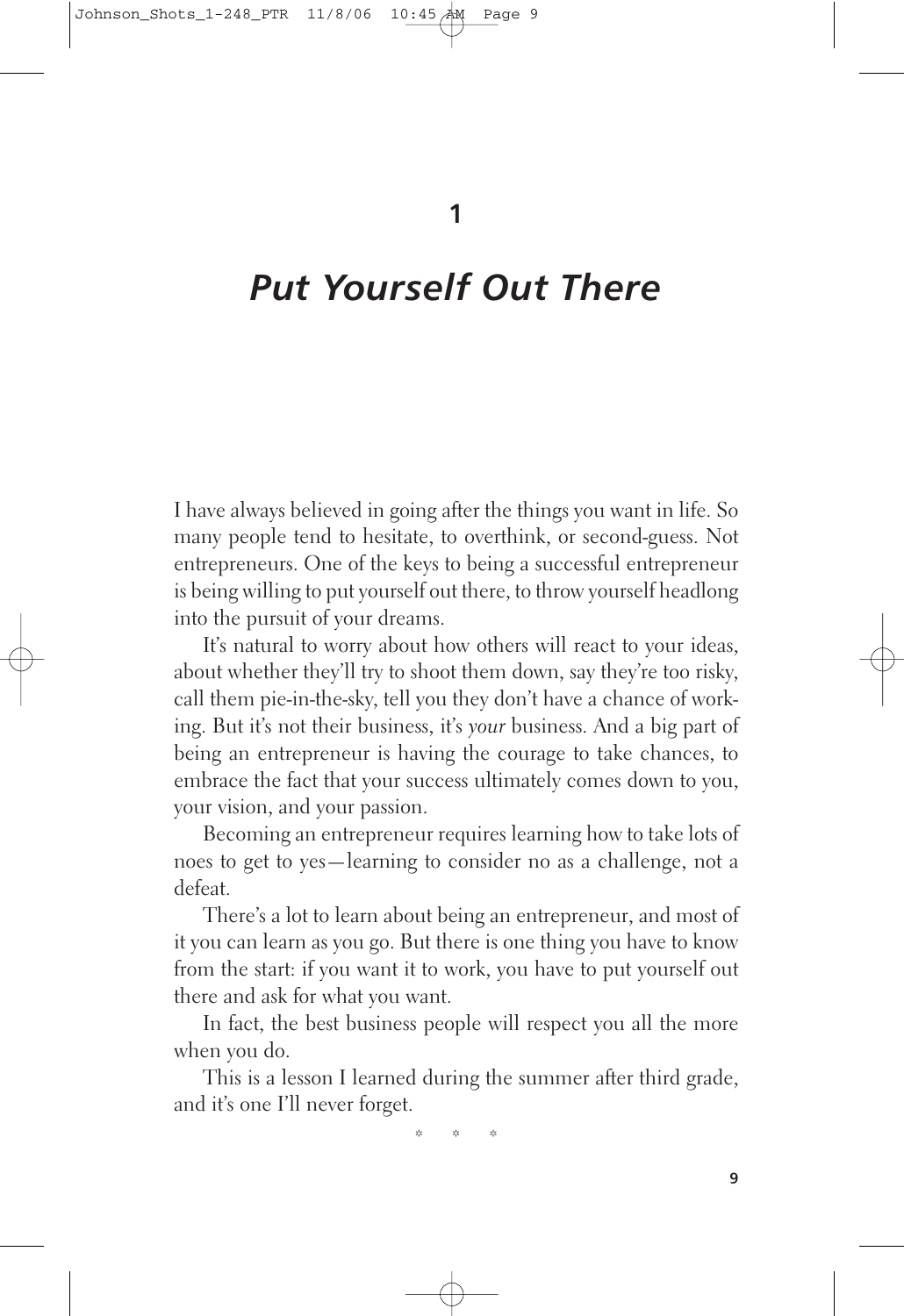In late 1992, just after my eighth birthday, I saw the movie *Home Alone 2: Lost in New York.* Most of the film was shot at the famous Plaza Hotel in New York City, at Fifty-ninth Street and Fifth Avenue. Just a few years earlier, Donald Trump had purchased and renovated this landmark (at the cost of some \$50 million—not counting the \$400-million-plus purchase price). He even made a cameo appearance in the film.

I had never been to Manhattan, and when I saw the movie, I knew I had to go. My dad said he'd make a deal with me: "Tell you what: you get straight A's and I'll take you to New York."

So I did. For the second half of my third-grade year, I got straight A's. When the school year was over, I said to my dad, "Okay, I'm ready for New York! And by the way, can we stay at the Plaza?"

My dad agreed, and our travel plans were all set. What my parents didn't know was that once I knew for sure that we were going, I wrote a letter to Donald Trump:

#### *Dear Mr. Trump,*

*Hi. You don't know me, but my name is Cameron Johnson, and I live in Roanoke, Virginia. My family and I are coming to New York next month, and I've never been to New York before, and we are staying at the Plaza. Could I possibly see the suite where they filmed the movie* Home Alone 2*? I would really, really like to do that.*

*—Cameron Johnson*

I didn't hear back from him, but after all, he was a busy man.

Finally the day came: we flew to New York and took a cab straight to the Plaza. At the check-in desk, the lady registering us leaned over so she could see me and asked, "Are you Cameron Johnson?"

"Yes, that's me," I replied.

My parents were flabbergasted. Why was this woman talking to me instead of to them?!

"Well," the woman continued, "Mr. Trump has left some gifts here for you . . ." and she gave me an assortment of things that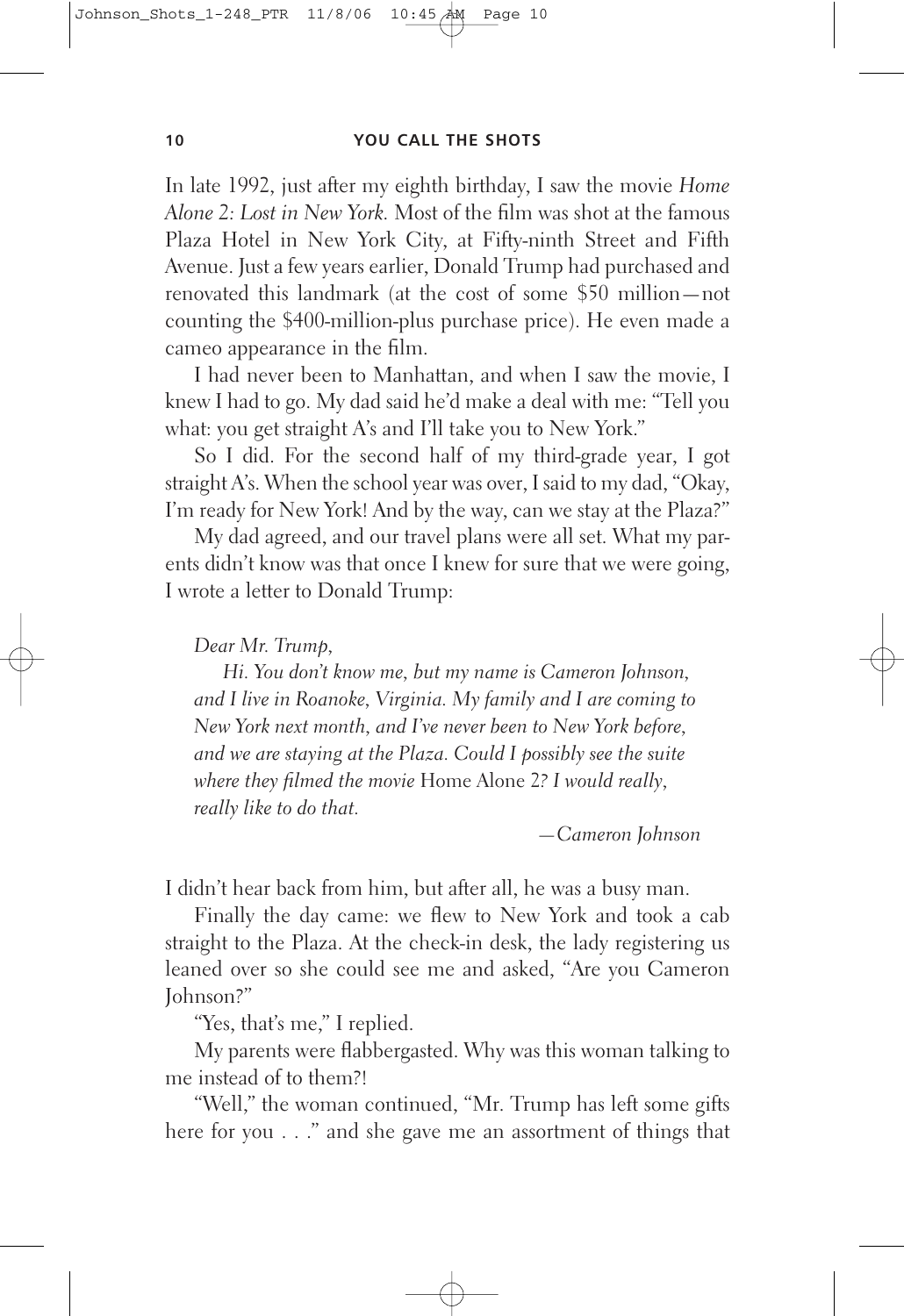included a Talkboy tape recorder, just like the one Macaulay Culkin had used in the movie. I was impressed—but she wasn't finished yet.

"Mr. Trump has also arranged for a personal shopper to accompany you tomorrow morning to FAO Schwarz for a private shopping tour before the store opens" (I think my mom's mouth was hanging open at this point) "and, of course, you'll want to see the suite where they filmed *Home Alone 2.* Actually, Mr. Trump has arranged to upgrade your room—you'll be *staying* in that very same suite."

As if that weren't enough, when we got up to the suite, we found it filled with cookies, "I ♥ NY" T-shirts, and all sorts of New York–related gifts. And next to all the gifts, there was a note from Mr. Trump that said:

*I hope you enjoy your stay here. Wishing you much success. —Donald J. Trump*

The next day, when we got back to the room after breakfast and our amazing visit to FAO Schwarz, the light was blinking on the phone in our room. We had a message: Donald Trump had called to make sure everything was okay. Had we met the man at FAO Schwarz? And had he taken care of me okay, and did I have everything I needed?

Trump had also left a signed business card for me. Of course, I didn't have any business cards at this point, but I'd gotten some little cards at FAO Schwarz, so I signed one of those and left that for Mr. Trump, along with a carefully handwritten message:

*Dear Mr. Trump, Thank you for the Talkboy, the suite, and for everything else. Keep watching, because I plan to be the next Donald Trump.*

*—Cameron Johnson*

That whole experience at the Plaza taught me how important it is to go after what you want. There was no real reason why my parents and I should have been treated so well. We weren't VIPs, or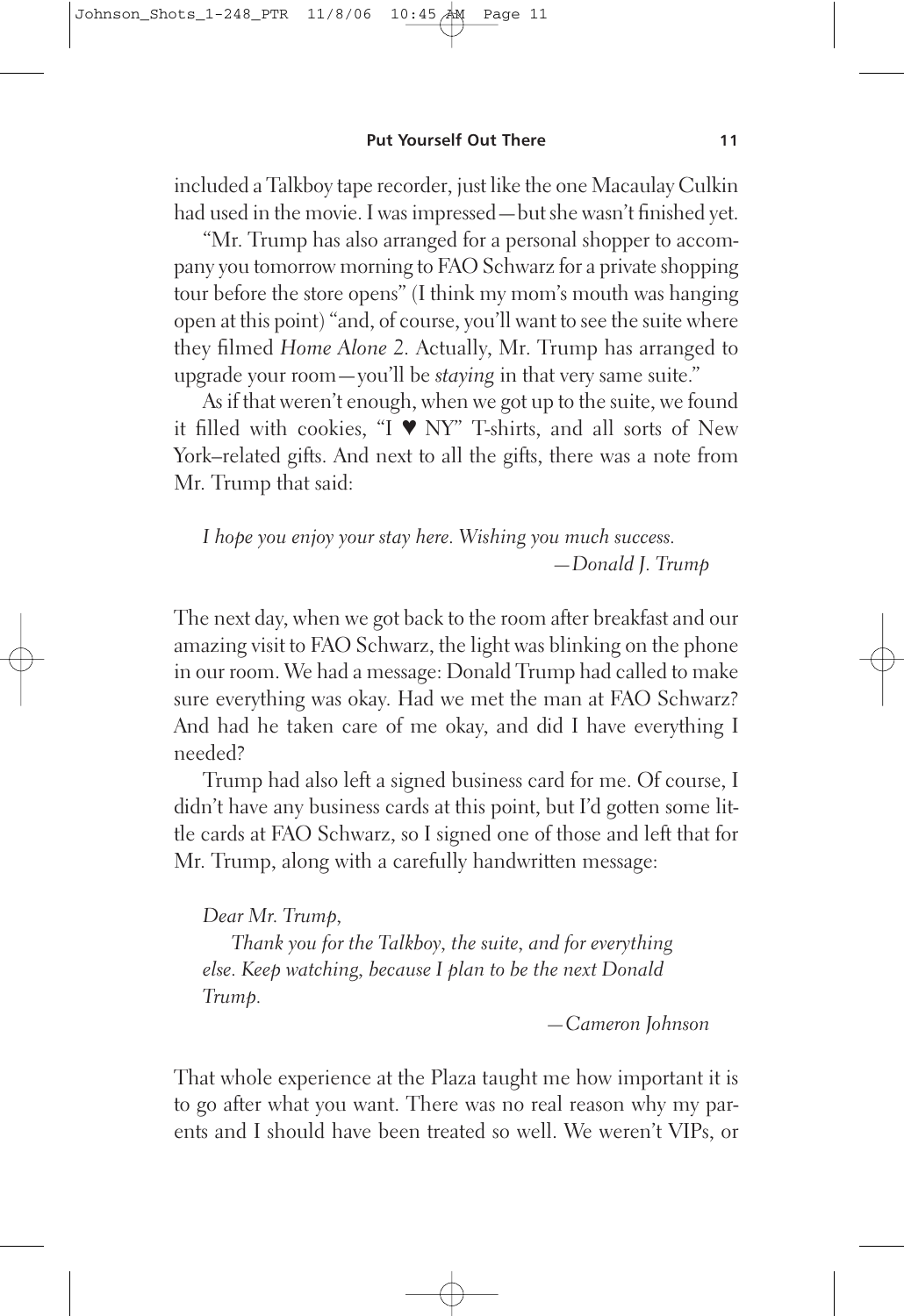connected to Trump or the Trump organization in any way. So why did we end up in that suite, and me with my own personal shopper and private tour of FAO Schwarz?

Because I wrote to him and asked.

Of course, Mr. Trump is also a generous, classy guy who knows how to treat people well. But that wouldn't have mattered if I hadn't taken a chance and written him that letter. I expect that he was also a little impressed that I'd done so.

There's an old expression in sales: *You can give the best presentation in the world, but you still have to ask for the sale.*

Are you always going to get a response like the one I got from Mr. Trump? No, but *sometimes* you will. And the more you put yourself out there, finding where your passion takes you and going after it, the more *often* you will. The truth is, success is not so much a matter of looking for opportunity; it's more that you actually *create* opportunities. And one way of doing that is not being afraid to ask.

Many people see "asking for the sale" as one of the most intimidating ways there is of putting yourself out there. But asking for the sale is the essence of what an entrepreneur does and even if you don't think of yourself as being "in sales," if you're in business for yourself, then no matter what your title is or how you see your role, *you're in the business of selling.* When you make yourself part of your brand, put yourself in your ads or speak with media contacts; reach out to your social network to look for contacts, resources, or customers; go looking for prospective partners or strategic alliances as you go about building your business, you're selling *you* every step of the way.

I didn't launch my first actual business until I was nine years old, but I'd been having fun selling for years before that.

As I said in the introduction, my dad runs a Ford dealership in Roanoke, Virginia, that was started by his grandfather. When I was five years old, the May 1990 edition of *DealerWorld* featured an article on our family's business, which included a photo of my grandfather, my dad, and me. The piece was all about my dad and his father, but it mentioned me right at the end: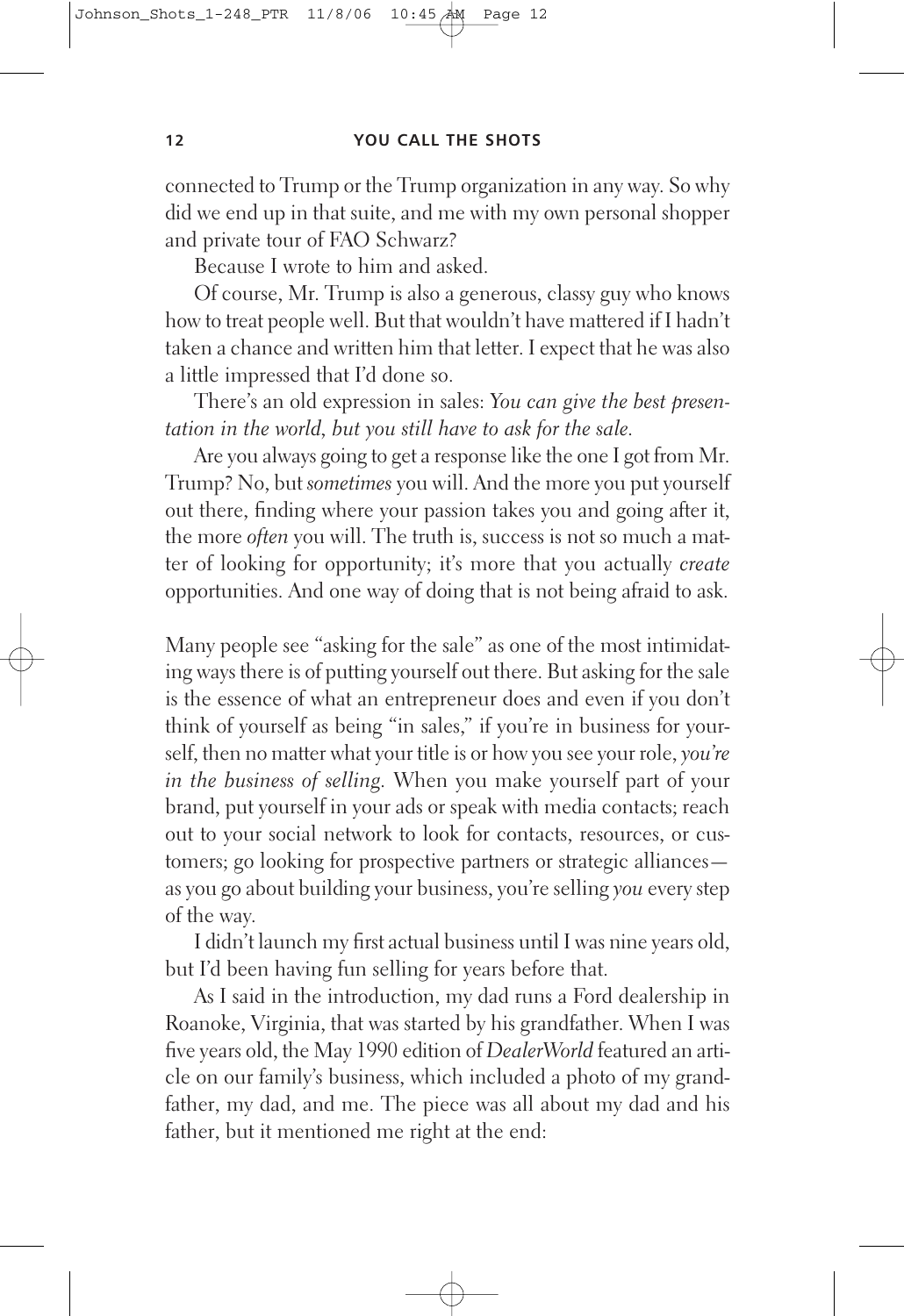As Bill Johnson talks about his "family business," his sprightly five-year-old son Cameron runs around the offices selling employees his drawings of cars for a buck each.

The following year, I got a little more organized in my pursuit of the entrepreneurial life.

My great-grandparents owned a farm in Bedford, Virginia, about twenty miles from our home. In the summer, there would always be a surplus of tomatoes and corn, which we would bring home to Roanoke.

One day I asked my mom if I could take some of our tomatoes and sell them in the neighborhood, and she said she thought that'd be fine. So I loaded up my little red wagon and started down the street in our neighborhood. Halfway down our block, I came to a neighbor's house. I rolled my wagon up the walk to the front porch, reached up, and knocked on the door. A lady answered.

"Hello," I said. "Would you like to buy a tomato?"

"Well, I might," she said. "How much are they?"

"A dollar apiece."

She said, "That's a lot of money for one tomato!"

And I replied, "Well, ma'am, they're the best tomatoes you'll ever taste."

"Is that right?" she said.

I replied, "It is." And before she could think of the next thing to say, I added, "Does your husband like tomatoes?"

"He sure does," she answered.

"Well, then," I said, "you should buy two."

And she did. She gave me two dollars, I gave her two tomatoes, and I was off and running.

"Door-to-door" selling is supposed to be one of the hardest sales methods there is. The prospect of selling door-to-door strikes dread in the hearts of even some of the best salesmen in the world. But I didn't know that, and the truth is, I was having an absolute blast selling those tomatoes door-to-door to my neighbors.

Of course, not everyone I visited said yes. I got at least as many noes as yesses. But that didn't bother me—in fact, in a way I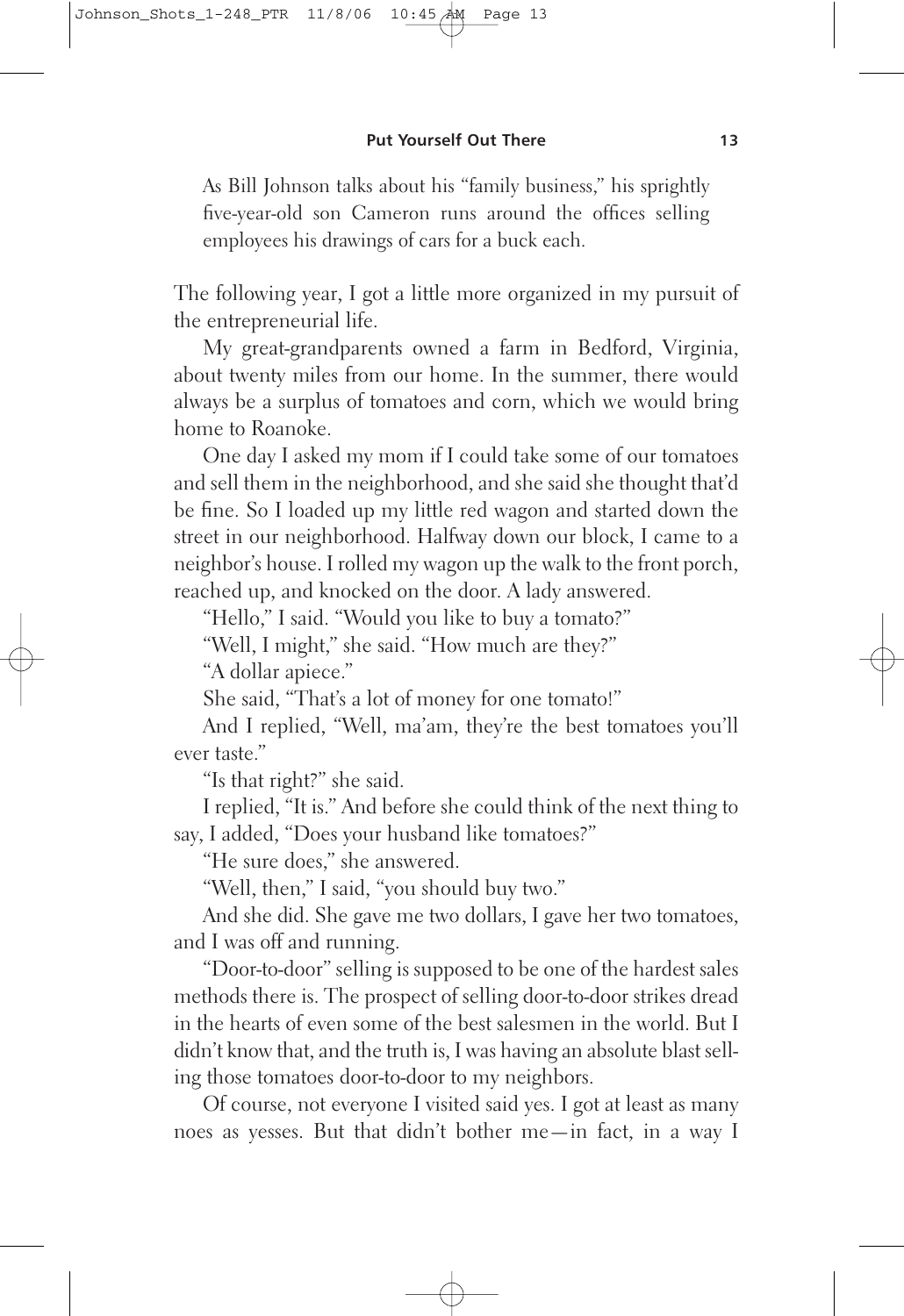enjoyed the noes even more than the yesses. I saw the rejection as a challenge, part of the process—and part of the fun. When a customer said no, or no, thank you, I learned that this wasn't the end of the sale at all: it was when the actual selling really started.

I knew our tomatoes were delicious, so whenever someone said no, I was genuinely curious about why. Rather than simply take their no for an answer, I would ask them why they didn't want to buy. Sometimes, in the process of answering, they actually changed their minds. Sometimes they didn't. Either way, I was having a great time.

That summer, I watched some kids in my neighborhood open lemonade stands. I noticed that they often sat at their stands for hours, selling very little lemonade. I figured, there *had* to be a better way to get people to stop and buy. I thought about that for a while. When I set up *my* lemonade stand across the street, I sold not only lemonade but also cookies, brownies, and muffins. I also charged less for my lemonade—the lowest price in the neighborhood.

The first day my stand was open, I quickly sold out, and I continued selling out every day after that, too. The other kids eventually closed their stands and became my customers.

Of course, the lemonade stand was limited to the summer months, and I thought it would be great to have a way to make a little pocket money throughout the year, so when fall came, I decided to have a yard sale.

The day of my sale arrived—and it rained. But I wasn't willing to let that ruin my plans. I hauled all my items down to our basement and held my sale there instead. It not only worked, it worked so well that I made it a regular event, selling my old toys, stuffed animals, old records, whatever I could think of that we didn't want anymore. I called them "rainy-day sales" and continued running them for the next three years.

I soon branched out from selling my own old stuff to selling my friends' things for a commission, and this led to the idea of selling *new* toys that I won at fairs or game arcades. One arcade had those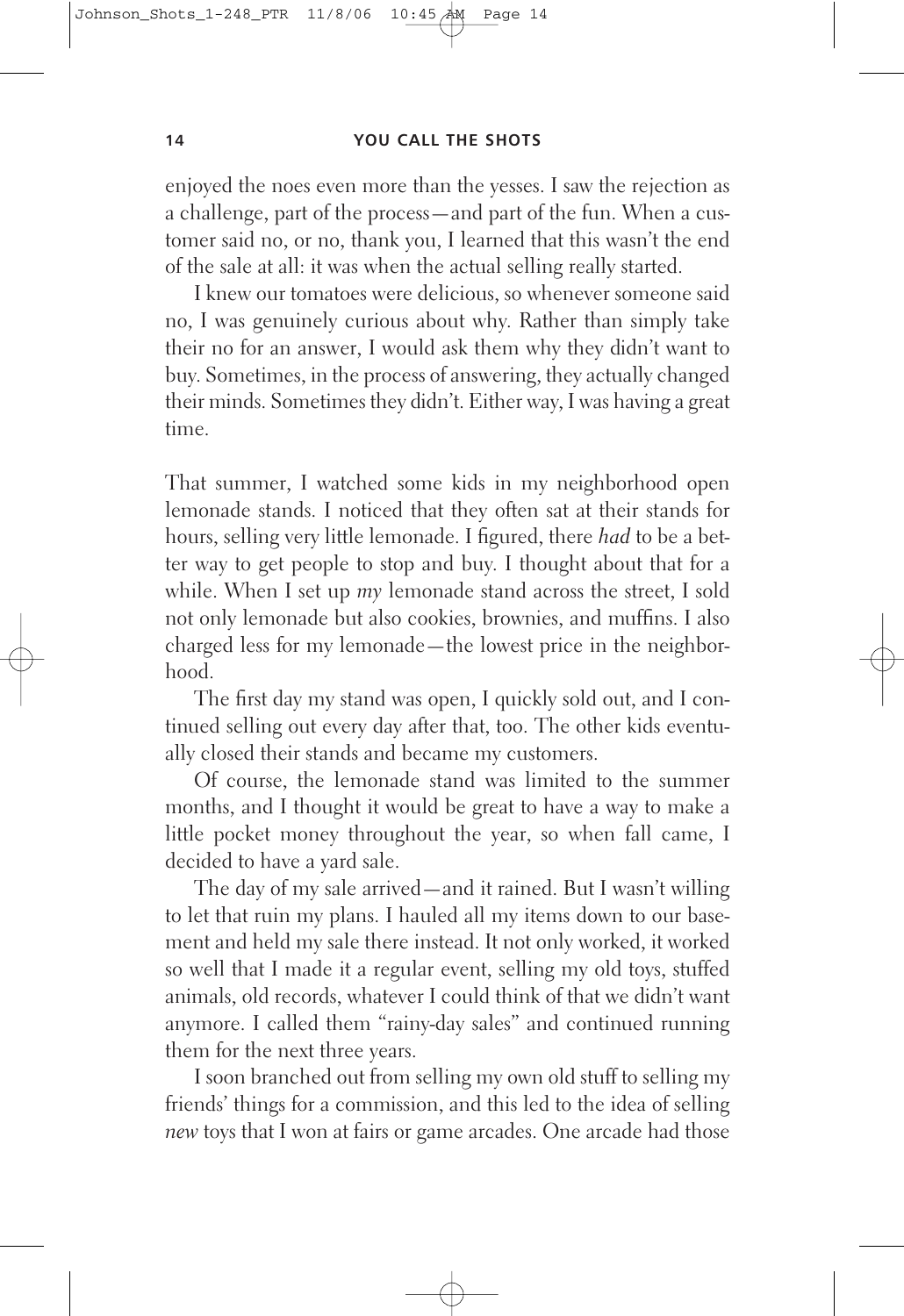quarter-a-try crane machines that picks up toys, and I found one that was not all that hard to win. That summer, I won about a hundred stuffed animals from that machine, and sold them for three to five dollars apiece. Since I'd invested only a quarter a try, I thought that was a pretty good return.

I was making good money and having a lot of fun doing it. And while I never stopped to think about it in these terms at the time, I was also learning the basic principles of business.

Starting out so young gave me a certain courage that comes with blissful ignorance. I had the confidence that comes with not knowing any better. As I've grown older and seen more of the business world, there have been times when I've had to overcome doubts and work to maintain my confidence, just like anybody else. But the thrill of trying out new ideas and seeing them take root and grow has always made it worth the effort.

I was fortunate to learn very early on the key principle that all successful entrepreneurs need to know: *First, you have to believe in yourself.*

It's actually not that difficult to succeed. It's much more common sense than rocket science. But it starts with finding the courage to put yourself out there.

Believing in yourself is what gives you the confidence and resilience to deal with the rejections and doubts. It drives you to do the best job you can, no matter what you're doing.

Over time, I've learned to trust my instincts—and that's crucial. You can learn all kinds of things from other people, but ultimately it's your own instincts that you'll need to rely on. The bottom line of your business is *you.*

Whether you are selling door-to-door, on the phone, through an infomercial, or on a Web site, ultimately the venue doesn't matter. All of these methods work. First and foremost, you must be able to sell *yourself.* People don't buy your product or service only because they like it or want it; they also buy it because they like *you.* If they don't like you, then in many cases it doesn't matter how much they like the product you're selling, *they won't buy it.*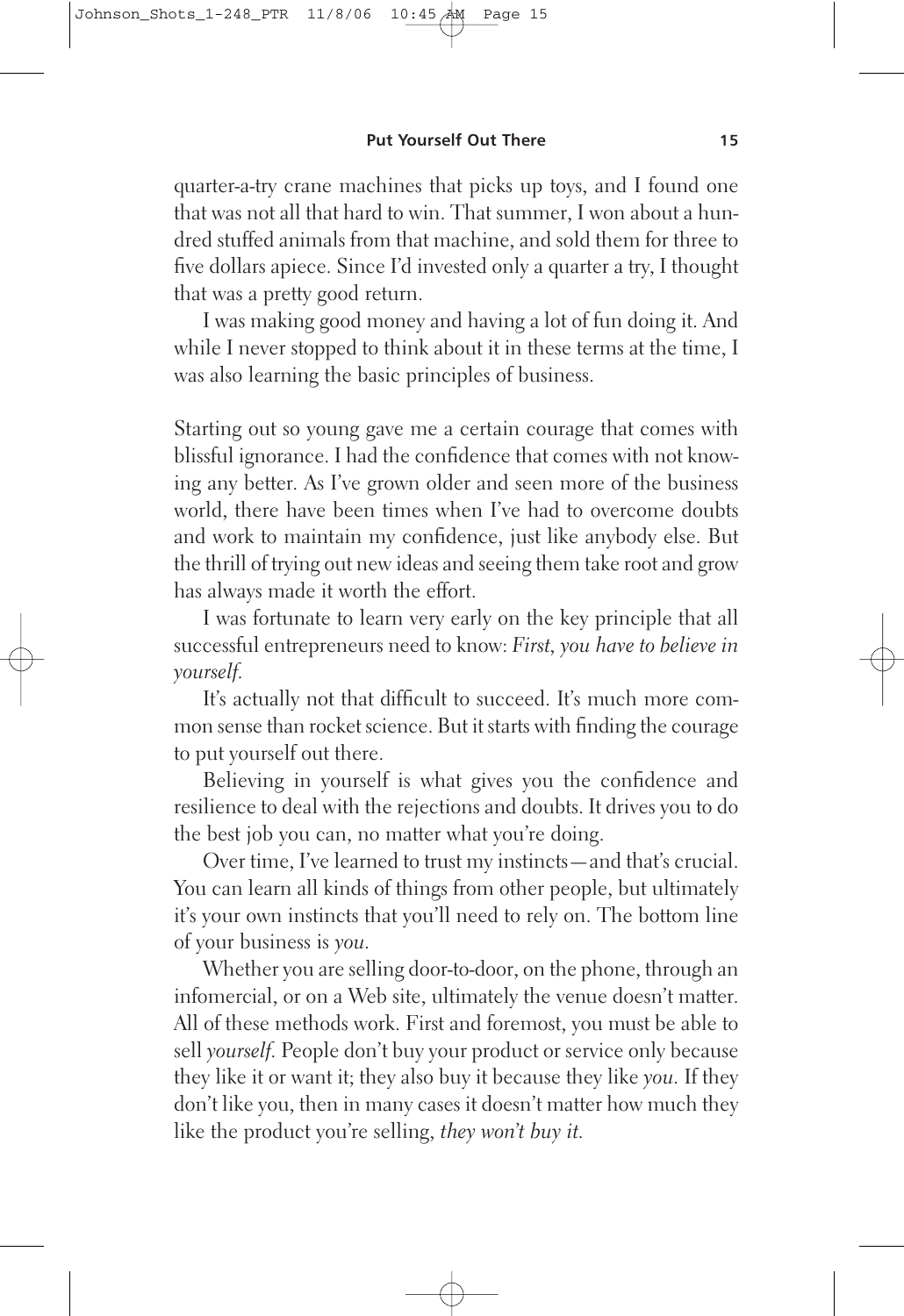If you put yourself out there with confidence, you'll find that most people respect you and respond well to you, whether or not they want what you're selling.

Believing in yourself leads naturally to a second principle: *You have to believe in what you're selling.*

People sometimes think of selling as the art of being pushy, crafty, or even manipulative. In fact, it's exactly the opposite. The best salespeople focus on asking questions and listening, not pushing.

I don't believe in high-pressure selling. High pressure is what people use when they're selling something nobody wants, or charging far more than their product is worth. There's a difference between being persuasive and applying pressure. I'm persuasive when I'm selling, but that's because I truly believe in what I'm selling and the value it will create for my customer. My feeling is, I'd be doing my customers a disservice if I let them *not* buy my product.

The best salespeople are so dedicated to giving customers what they want that they are willing to be as rigorous, patient, and dedicated as it takes to make the sale. They don't give up easily because they believe in what they're doing.

I believe in everything I'm selling, and this makes it so much easier to give customers reasons to buy. I truly feel they're making a mistake if they don't buy my service or product. When I told that lady, "Well, ma'am, they're the best tomatoes you'll ever taste," I wasn't making that up. They *were* delicious.

I'm always genuinely fascinated to know why people *wouldn't* want what I'm selling. If you're not passionate about the product or service you're offering, how could you possibly approach people with genuine confidence? Make sure you're proud of what you sell and the value it creates in people's lives, and you'll instantly become a better entrepreneur.

Believing in yourself also leads to a third success principle: *When you respect yourself, treating other people with respect comes naturally.* The amazingly thoughtful response I got from Donald Trump at the Plaza is a great example of this.